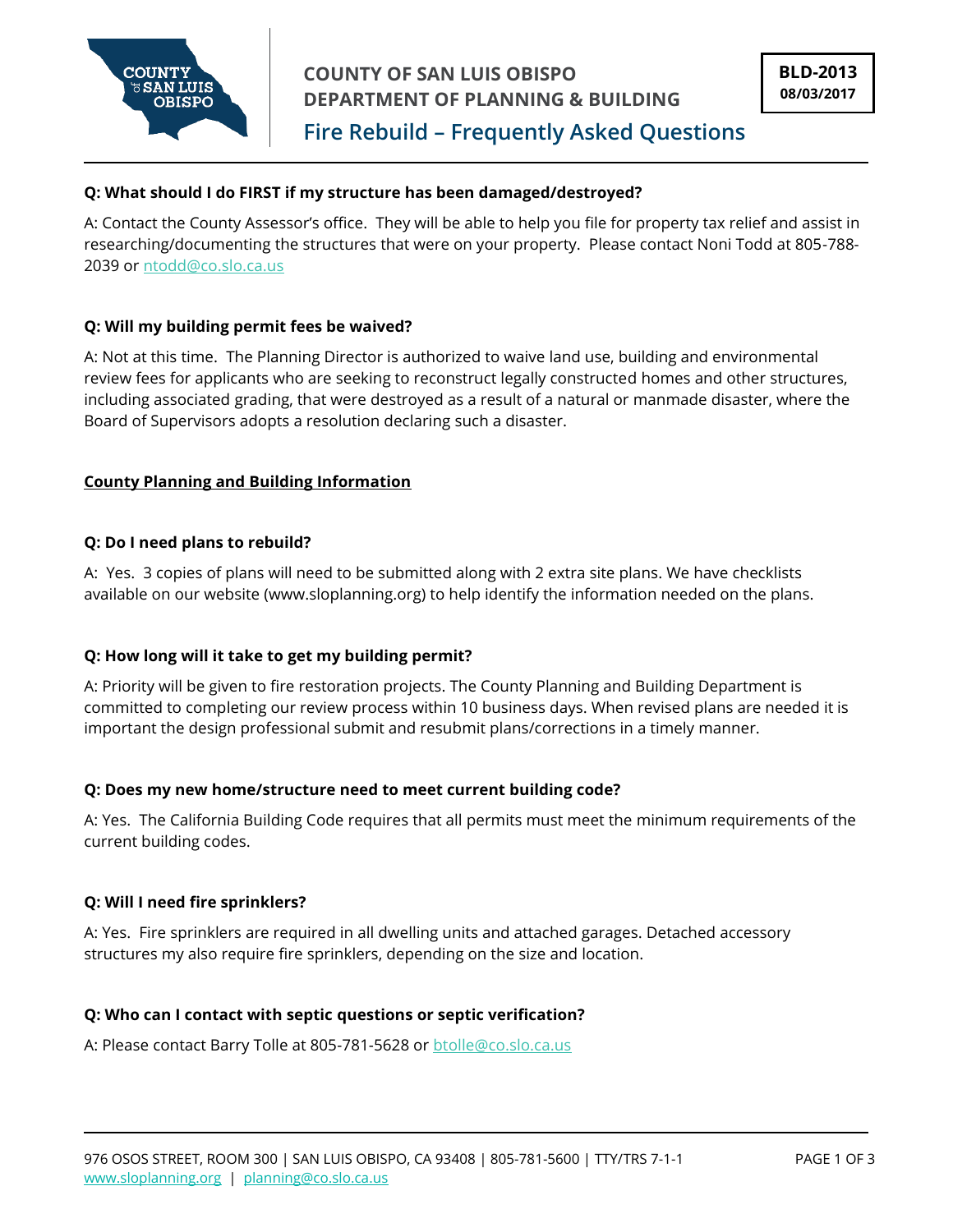# **Fire Rebuild – Frequently Asked Questions**

# **Q: Where can I submit my plans?**

A: The County Permit Center in San Luis Obispo is open Monday through Friday 8:30 – 4:30, excluding the major holidays. The North County Service Center is open 7:30 – 4:00 Mondays, Wednesdays, and Fridays and located in Atascadero at 6555 Capistrano Ave (above the County Library).

# **Q: Where can I find out more information on building permits?**

A: You may visit our webpage at [www.slocounty.ca.gov](http://www.slocounty.ca.gov/)

# **Q: Who can I contact for more building permit information?**

A: You may contact Building Division Supervisor, Martin Mofield at 805-781-5629 [mmofield@co.slo.ca.us](mailto:mmofield@co.slo.ca.us) or Chief Building Official, Cheryl Journey at 805-781-1314 [cjourney@co.slo.ca.us](mailto:cjourney@co.slo.ca.us)

# **Q: Who can I contact for more Zoning or Planning information?**

A: You may contact Supervising Planner, Karen Nall at 805-781-5606 [knall@co.slo.ca.us](mailto:knall@co.slo.ca.us) or Susan Callado at 805-788-2714 [scallado@co.slo.ca.us](mailto:scallado@co.slo.ca.us)

#### **County Public Works Information**

# **Q: What about Public Works fees, flood hazard information, or encroachment permits?**

A: Please contact the Public Works Department – Tim Tomlinson [ttomlinson@co.slo.ca.us](mailto:ttomlinson@co.slo.ca.us) 805-781-5271 or Glenn Marshall 805-781-1596 [gdmarshall@co.slo.ca.us](mailto:gdmarshall@co.slo.ca.us)

#### **Q: Where can I find information about public and County maintained roads?**

A: Please contact the Public Works Department – Jeremy Ghent 805-781-1406 [jghent@co.slo.ca.us](mailto:jghent@co.slo.ca.us) or Tim Cate 805-781-5293 [tcate@co.slo.ca.us](mailto:tcate@co.slo.ca.us)

#### **County Environmental Health Information**

**Contact Environmental Health for questions regarding water well requirements, hazardous materials and underground storage tank questions.** Please call the main office at Environment Health 805-781-5544 to be directed to the correct division or visit the webpage [www.slocounty.ca.gov/health/publichealth](http://www.slocounty.ca.gov/health/publichealth)